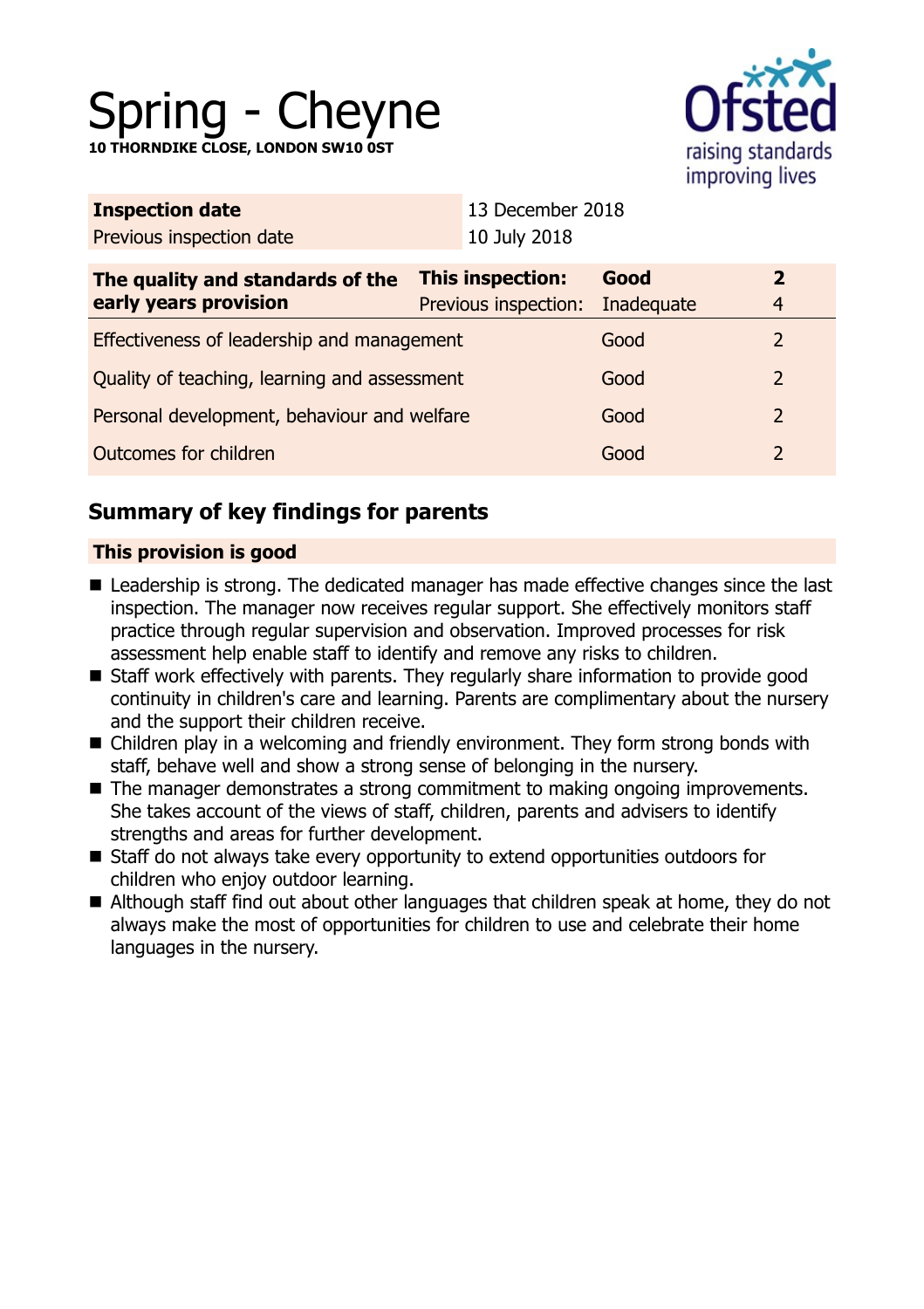## **What the setting needs to do to improve further**

## **To further improve the quality of the early years provision the provider should:**

- $\blacksquare$  increase opportunities for outdoor learning, to enhance opportunities for children who enjoy outdoor learning
- consider ways to work further with parents to increase opportunities for children who speak English as an additional language to hear and use their home languages in the nursery.

#### **Inspection activities**

- The inspector observed staff teaching practices and children's learning experiences, indoors and outdoors.
- $\blacksquare$  The inspector completed joint observations with the manager.
- $\blacksquare$  The inspector held discussions with the manager. She viewed documentation, including evidence of suitability of staff and self-evaluation.
- $\blacksquare$  The inspector spoke to staff, parents and children as part of the inspection and took account of their views.

#### **Inspector** Deborah Orchard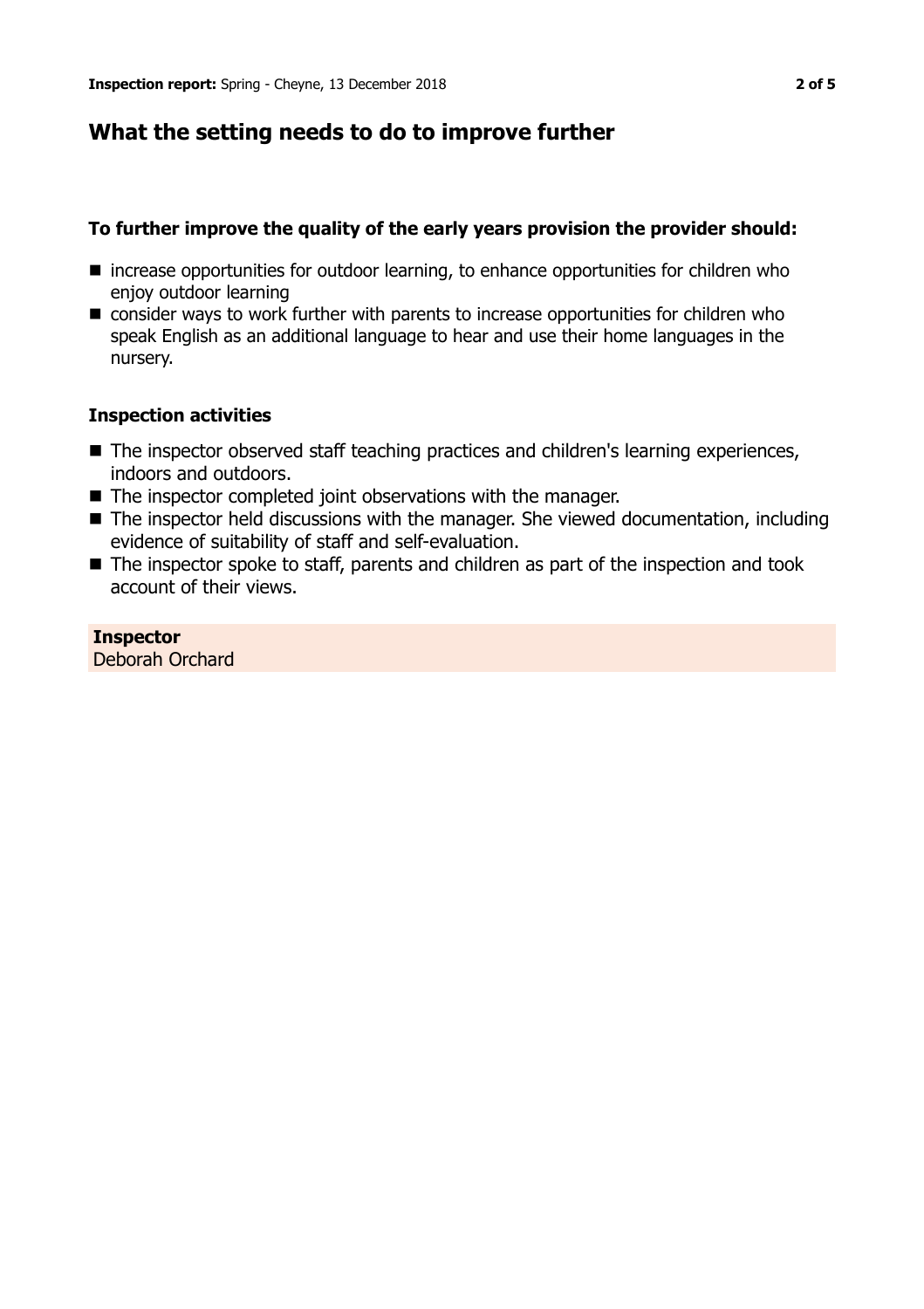## **Inspection findings**

## **Effectiveness of leadership and management is good**

Safeguarding is effective. Staff have completed safeguarding training. They have a secure knowledge and understanding of child protection procedures and know what to do if they have a concern about a child. The required documentation is maintained to protect children's welfare, including important records. The manager supports staff development well. For example, she has introduced system for staff to assess each other's practice. Staff effectively implement changes from recent training. For instance, they have improved systems for monitoring children's progress and communication with parents, since becoming familiar with the new electronic system. Staff work with other agencies to support children with special educational needs and/or disabilities (SEND).

## **Quality of teaching, learning and assessment is good**

Children develop their creative ideas. They enjoy making party hats, using glue and collage materials. Staff support children's communication and language skills effectively. For example, during a craft activity they introduced new words, such as 'shiny' and 'sparkle'. Staff encourage children to solve problems and master new skills. For instance, when children ask for help to open jars of sequins, staff explain how to twist the lid and encourage them to try for themselves. Staff engage well in children's learning. They respond quickly to their interest in technology. Children thoroughly enjoy using the keyboard and excitedly look at their photos on a electronic tablet.

## **Personal development, behaviour and welfare are good**

Staff effectively help children to learn about healthy lifestyles. Children have daily opportunities for physical exercise. For example, they develop their coordination as they use large apparatus. They join in with counting during action songs in the garden and squeal with delight as staff try to catch them. Babies are encouraged to crawl and explore. Children behave well and enjoy socialising during mealtimes, and they try a variety of healthy food during their Christmas lunch. They quickly develop independence. For example, they pour their own drinks and select fruit.

## **Outcomes for children are good**

All children, including children with SEND, make good progress in their learning and development in relation to their starting points. Children are happy and motivated to learn. They engage well and show good levels of concentration during activities. Babies are confident to explore the toys. Pre-school children are able to identify letters in their names. Children learn important skills in readiness for their next stages in learning, including their eventual move to school.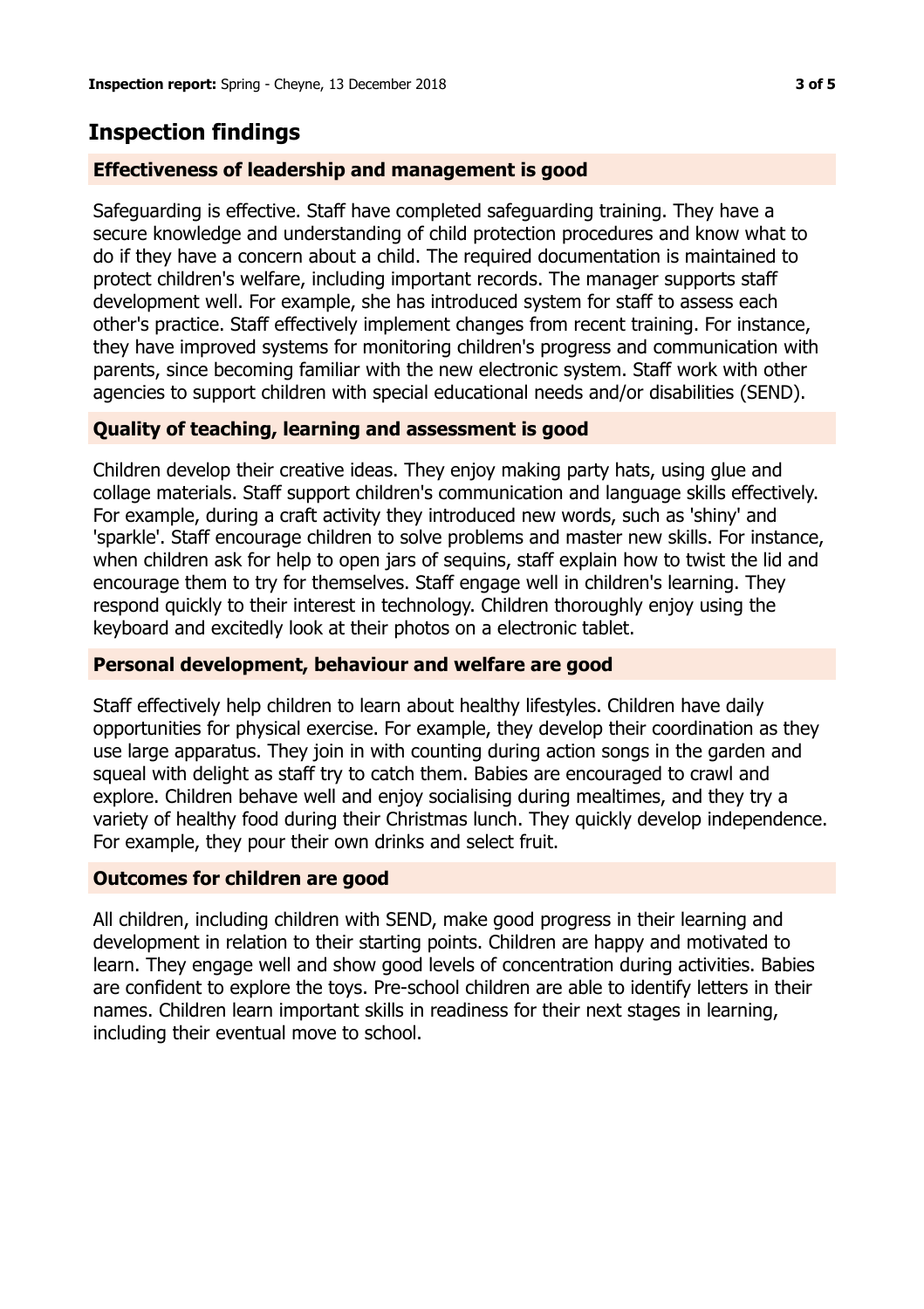## **Setting details**

| Unique reference number                             | EY541114                                                                             |  |
|-----------------------------------------------------|--------------------------------------------------------------------------------------|--|
| <b>Local authority</b>                              | Kensington and Chelsea                                                               |  |
| <b>Inspection number</b>                            | 10085128                                                                             |  |
| <b>Type of provision</b>                            | Childcare on non-domestic premises                                                   |  |
| <b>Registers</b>                                    | Early Years Register, Compulsory Childcare<br>Register, Voluntary Childcare Register |  |
| Day care type                                       | Full day care                                                                        |  |
| <b>Age range of children</b>                        | $0 - 4$                                                                              |  |
| <b>Total number of places</b>                       | 63                                                                                   |  |
| Number of children on roll                          | 36                                                                                   |  |
| Name of registered person                           | Action For Children Developments Ltd                                                 |  |
| <b>Registered person unique</b><br>reference number | RP539433                                                                             |  |
| Date of previous inspection                         | 10 July 2018                                                                         |  |
| <b>Telephone number</b>                             | 020 7349 1650                                                                        |  |

Spring - Cheyne registered in 2017 and is located in the Royal Borough of Kensington and Chelsea. The nursery is open Monday to Friday from 8am until 5.45pm, for 51 weeks of the year. The nursery receives funding to provide free early education for two-, three- and four-year-old children. There are 11 members of staff, two of whom hold early years qualifications at level 6 and one at level 4. A further six staff hold relevant early years qualifications at level 3.

This inspection was carried out by Ofsted under sections 49 and 50 of the Childcare Act 2006 on the quality and standards of provision that is registered on the Early Years Register. The registered person must ensure that this provision complies with the statutory framework for children's learning, development and care, known as the early years foundation stage.

Any complaints about the inspection or the report should be made following the procedures set out in the guidance Complaints procedure: raising concerns and making complaints about Ofsted, which is available from Ofsted's website: www.ofsted.gov.uk. If you would like Ofsted to send you a copy of the guidance, please telephone 0300 123 4234, or email [enquiries@ofsted.gov.uk.](mailto:enquiries@ofsted.gov.uk)